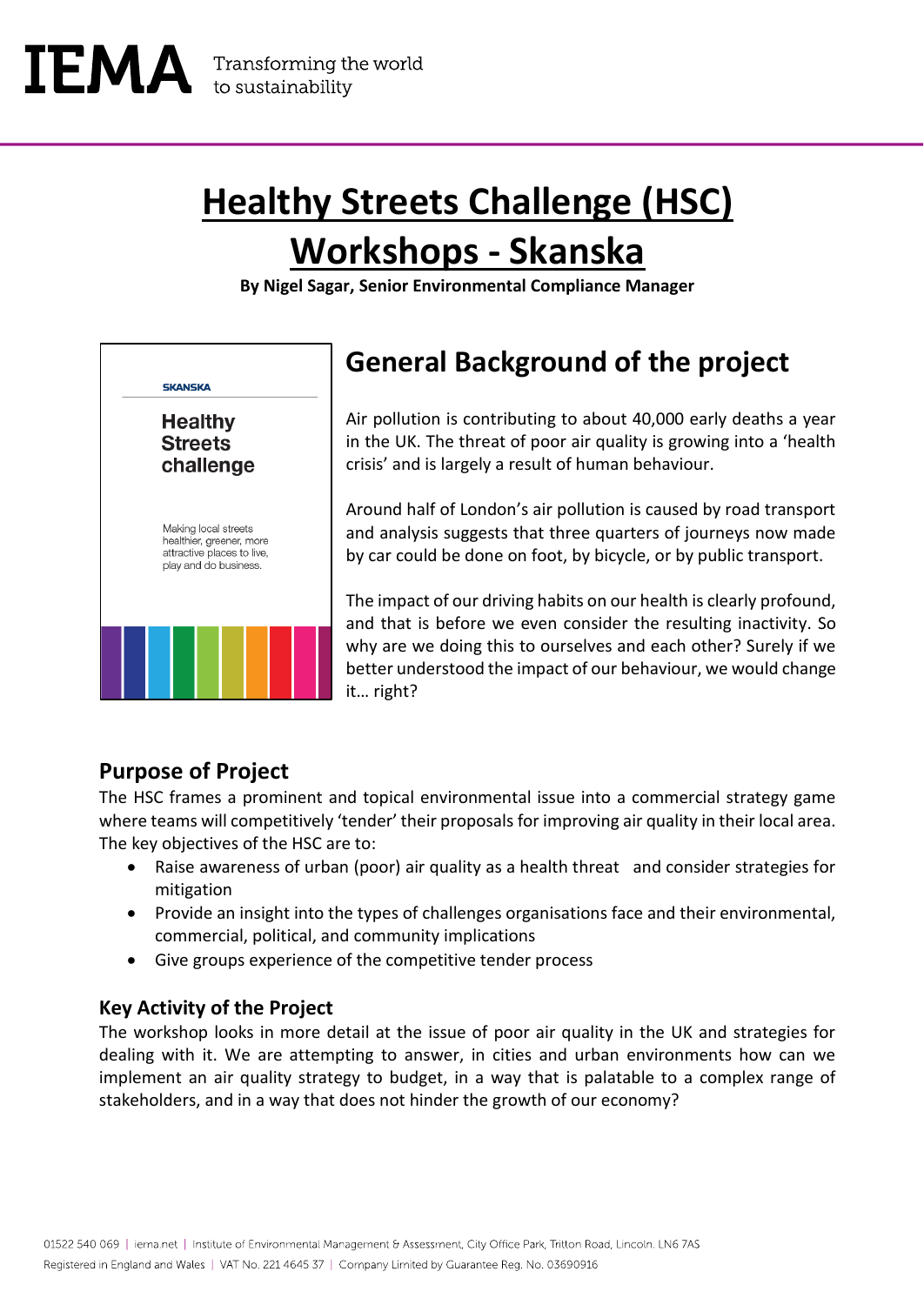#### **Benefits of the project**

We have run the HSC workshops both externally and internally within Skanska. An external workshop was run with students from South Bank Engineering UTC (Brixton, South London) during Skanska's "Take Over Day" in November 2017. 75 Skanska UK employees were involved in the event that set a bespoke curriculum for the day around the Heathy Streets Challenge. Internal workshops have been run with more planned in June around UN WED and UK Clean Air Day. Delegates have provided feedback to say that the workshop has:

- Given them a better understanding of the issues around air pollution / quality
- Improved their financial awareness, teamwork, presentation and environmental skills
- Enabled them to identify the opportunities to influence at the design stage to reduce air pollution.

Continue running HSC workshops both internally and externally to raise awareness of air pollution and how it can be combatted. If anyone wants to attend a workshop or Skanska to run one of these workshops at their work location, let us know! [nigel.sagar@skanska.co.uk](mailto:nigel.sagar@skanska.co.uk)



#### Example of the cards used